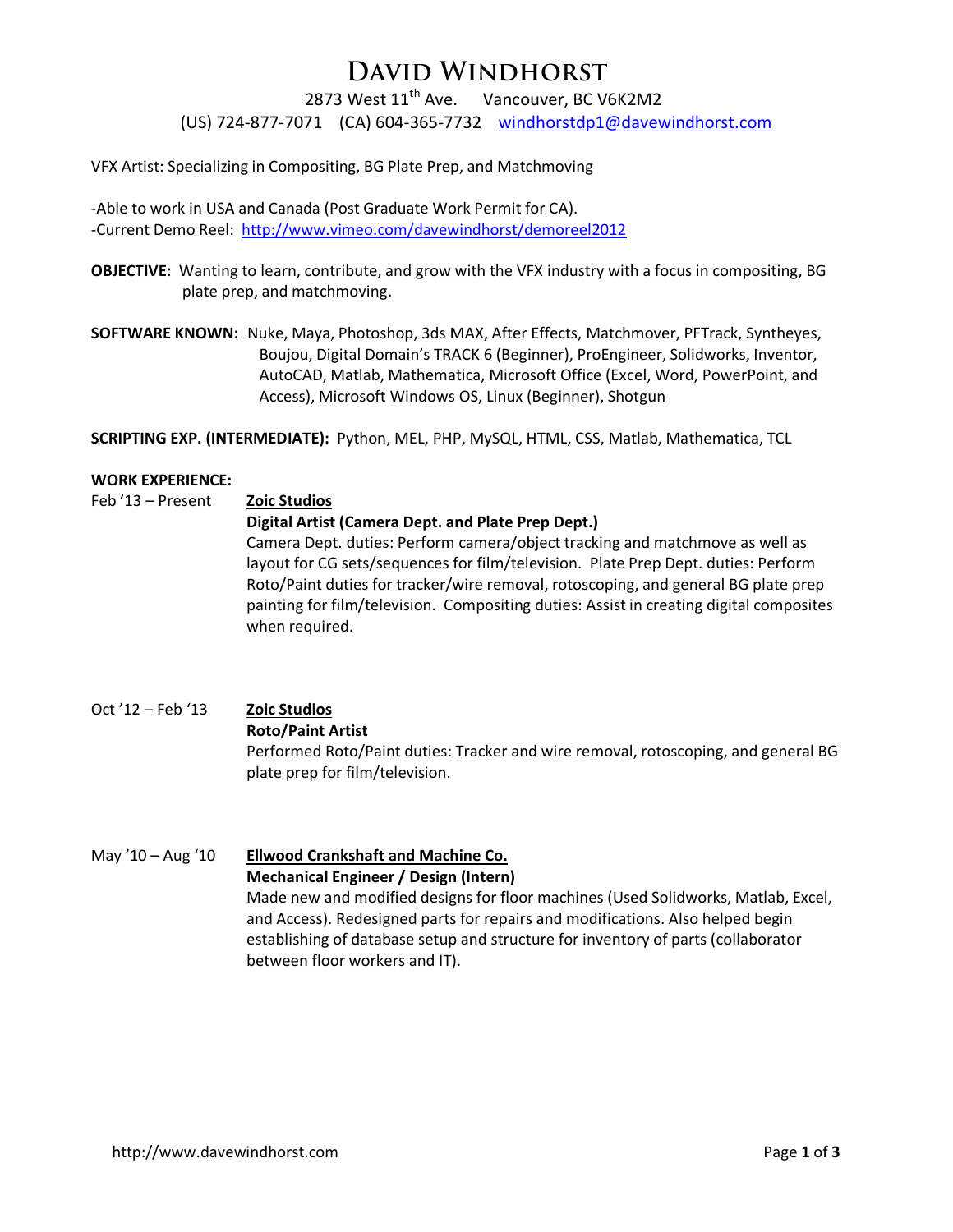## **DAVID WINDHORST**

2873 West 11<sup>th</sup> Ave. Vancouver, BC V6K2M2

(US) 724-877-7071 (CA) 604-365-7732 windhorstdp1@davewindhorst.com

#### Aug '08 – May '11 **ASHRAE: Chapter 24: Pittsburgh/Grove City College Bands/GCC Ref. Database Sites Webmaster**

Maintaining and updating ASHRAE Pittsburgh Chapter and Grove City College Bands website (pittsburgh.ashraechapters.org)/(www2.gcc.edu/band). Specific skills include: html coding, website bandwidth and browser management, site design and pr announcements, and picture touch-ups. Created website designs for various campus departments (including specific class reference database site). Also created Beta Database for website and IT sales pitch for future development and funding. Used HTML, JavaScript, PHP, and MySQL for designs.

May '08 – Aug '08 **Moore's & Moore's Hardware Retail & Stock** Sorting, clerk, lifting, packing, etc. Problem solved customer wants on daily basis, and provided hands-on instruction for product and workflow needs.

#### **EDUCATION:**

### Aug '12 – Aug '12 **Digital Domain (Vancouver) Integration/Tracking Workshop 3 Day Training/Evaluation Program**

Selected to learn Digital Domain (Vancouver) proprietary software (TRACK 6) and company pipeline specific details for integration/tracking purposes. Included production simulation in the form of test shots to be tracked and evaluated. Training also provided an experience working in a Linux environment.

June '11 – June '12 **Vancouver Film School, Vancouver, BC** GPA: 92.25/100.00 **Graduate of 3D Animation and Visual Effects Program** -Class Rep of 3D93, Diploma with Honors Worked on Visual Effects Demo Reel under supervised deadlines and benchmarks/baselines. Shared knowledge and learned with peers and mentors on production topics. As class rep, provided communication support between students and admin staff - concerns, suggestions, and comments.